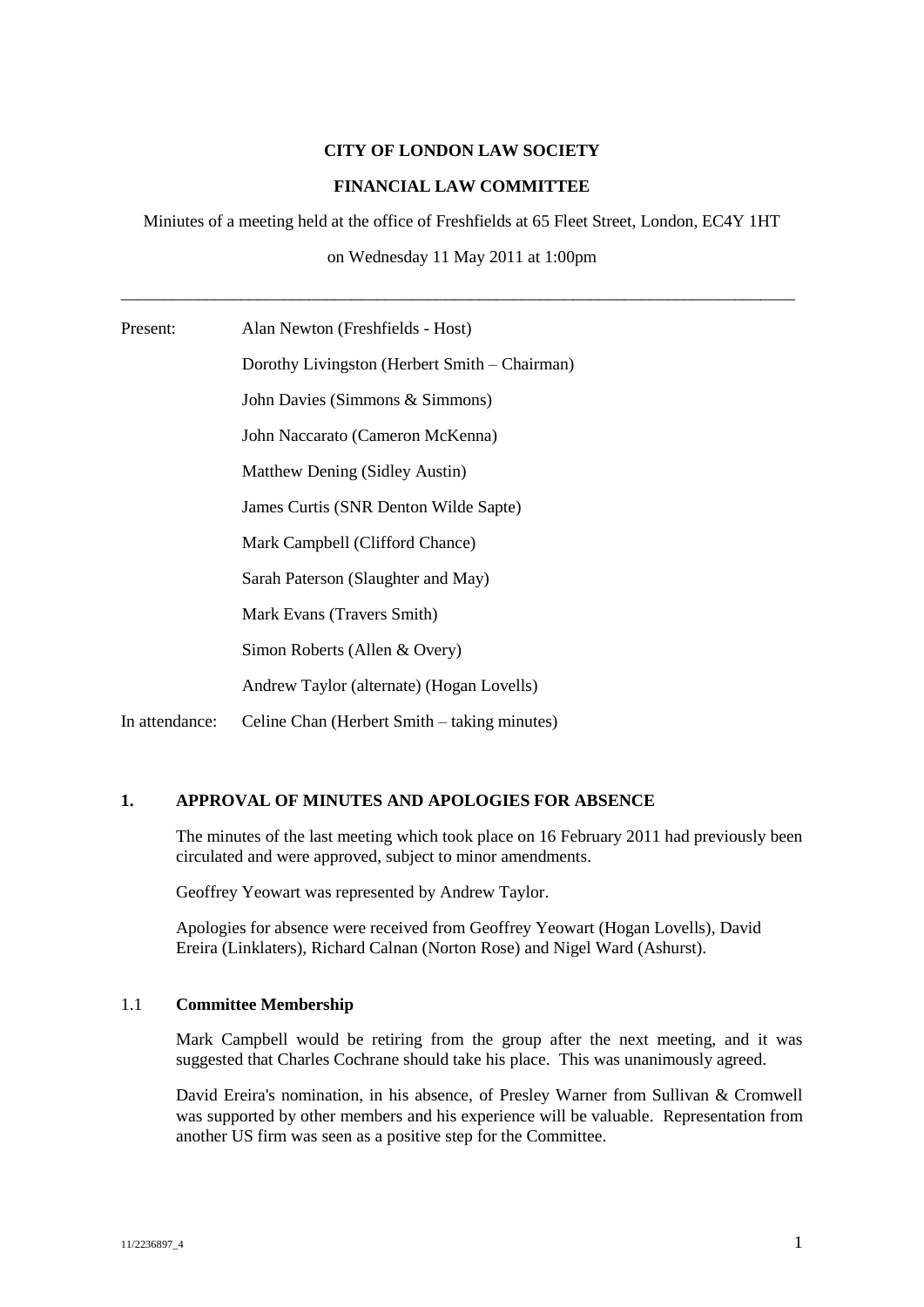An application from Nick Swiss of Eversheds had been received and it was decided that an invitation would be extended to him. The representation of National firms within the Committee was welcomed.

It was noted that the new additions represented an increase in the absolute size of the Committee and that there would not be capacity for significant further expanse in numbers.

# **2. FINANCIAL STABILITY: BANKING ACT 2009, SPECIAL RESOLUTION REGIME**

#### 2.1 **New Legislation in Force**

It was noted that the new regime for Investment Banks, as encapsulated in the Investment Bank Special Administration Regulations 2011 and the Investment Bank (Amendment of Definition) Order 2011 was, as yet, untried: it was hoped it would stay that way, even though this would mean the planned review in 2 years time would serve little purpose.

## 2.2 **Banking Liaison Panel – (sub groups: code of practice, small companies, building societies)**

A meeting of the Banking Liaison Panel occurred shortly after the last CLLS meeting.

It was noted that the work on the Code of Practice would be revisited at a later stage. Further amendments would be considered concerning netting arrangements, and these would be covered at the next Panel meeting.

It was noted that the Committee had already commented to the European Commission proposed European law on banking reconstruction which would affect the UK Banking Act.

### **3. INSOLVENCY**

# 3.1 **Insolvency Rules Modernisation – Order amending IA and Modernisation Rules 2010 in force on 06.04.10 (final phase of project is April 2011 when new Rules should be issued)**

It was reported that the consultation on the Rules would be going ahead, albeit following an extended timetable. It was noted that amendments to UK or EU law may require a further amendment to the Rules.

#### 3.2 **EU Communication – latest developments on Cross Border Crisis Management**

There was nothing to report on this.

## 3.3 **Consultation on proposals to reform regulation on Insolvency Practitioners and to increase incentives to keep their costs down, submission circulated for approval.**

DL had circulated a document concerning the proposal to increase the prescribed part in an undefined way which had been inserted into this consultation although it did not derive from the underlying Oft report, but from a suggestion by un-named stakeholders.

It was noted that floating charge holders were already successful at ensuring they were not overcharged by Practitioners and the Committee considered a measure of this sort could not assist in control of IP fees.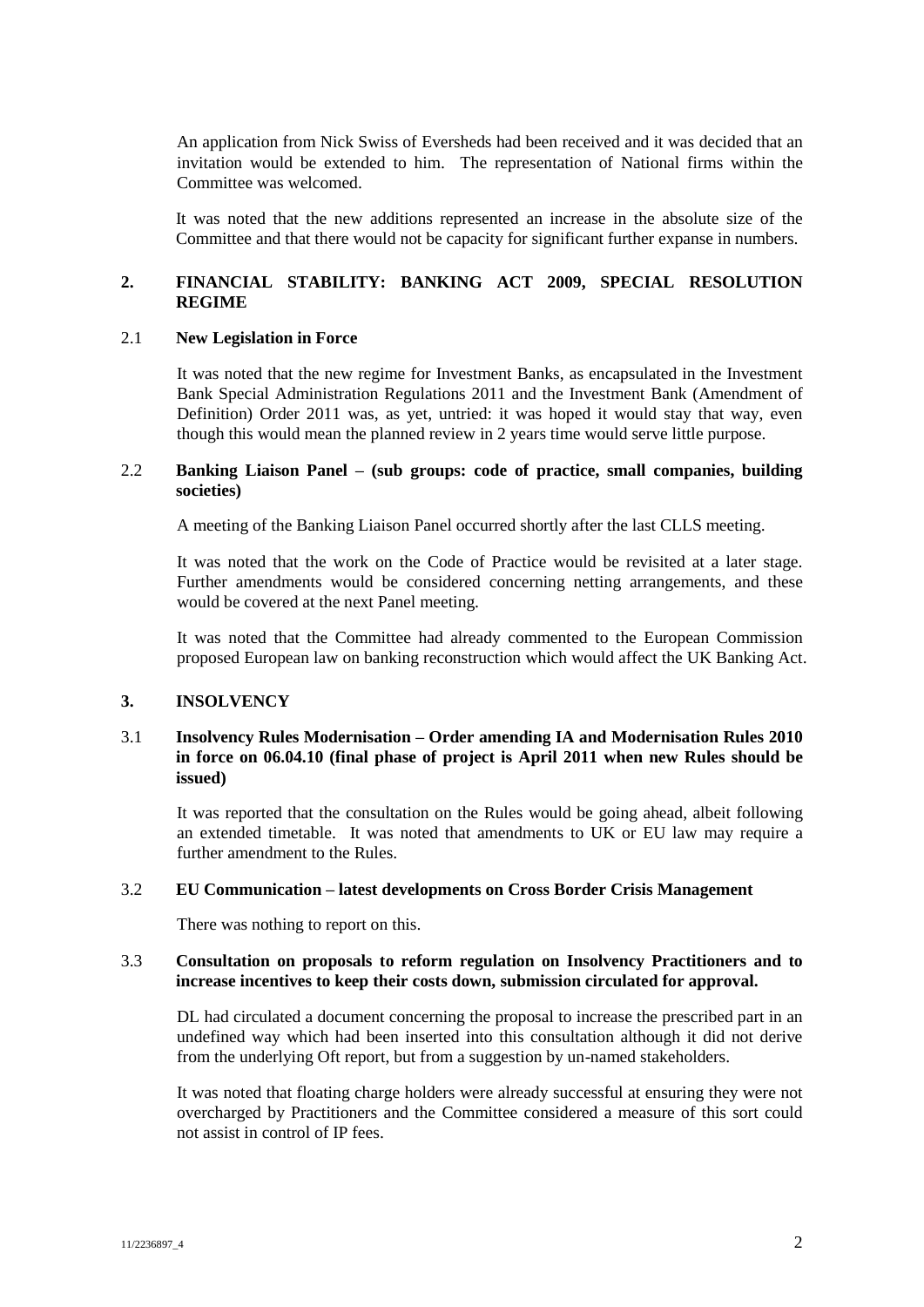The proposal seemed calculated to create legal uncertainty and run counter to the Government's primary policy to encourage bank lending to business on a product bases. Any increase in the prescribed part would be likely to be expropriatory unless justified by the policy behind the creation of the prescribed part in 2002. Any significant increase would have a chilling effect on lending and on business activity and investment.

Any change would also increase costs and risk reducing activity in the financial markets.

The Committee approved the draft paper subject to incorporation of comments.

*Afternote: The submission to the insolvency service is now available on the CLLS website.*

### **4. FINANCIAL COLLATERAL ARRANGEMENTS DIRECTIVE (2002/47/EC)**

The underlying Directive to the Financial Markets and Insolvency (Settlement Finality and Financial Collateral Arrangements) (Amending) Regulations 2010 came into force on 6 April 2011.

A document co-authored by Robin Parsons and Matthew Denning, reflecting the accepted Committee recommendations, would be circulated.

It was noted that the Treasury should be reinvigorated on this issue, by a recent new appointment. It was increasingly important to markets to establish better rules in the light of the risk of further erosion of the value of floating charges and the lack of recognition of their importance in financial markets.

#### **5. REGISTRATION OF CHARGES**

#### 5.1 **Reform of the law on registration of charges**

It was noted that BIS had indicated further changes in it thinking. There was an ongoing dialogue including on whether there was value in defining the "creation" of a change. It was noted that this definition was not necessary from an English law perspective, but was an effort to get a unified approach for the whole of the UK, having regard to the fact that Scottish law did not have the concept of "creation".

The dialogue was expected to be continued.

## 5.2 **Scottish Charges: implementation of the B&D Act – update**

Geoffrey Yeowart and Dorothy Livingston are members of a Group advising the Scottish Government on this. The report is gradually moving towards finalisation.

#### **6. BRUSSELS I REGULATION – GREEN PAPER**

Submissions had been made by the Committee (available on CLLS website) and a meeting had already taken place with the Ministry of Justice.

The Government had decided to opt in to discussions, which followed the Committee's recommendation.

#### **7. ROME I REGULATION – ARTICLE 14 ASSIGNMENTS**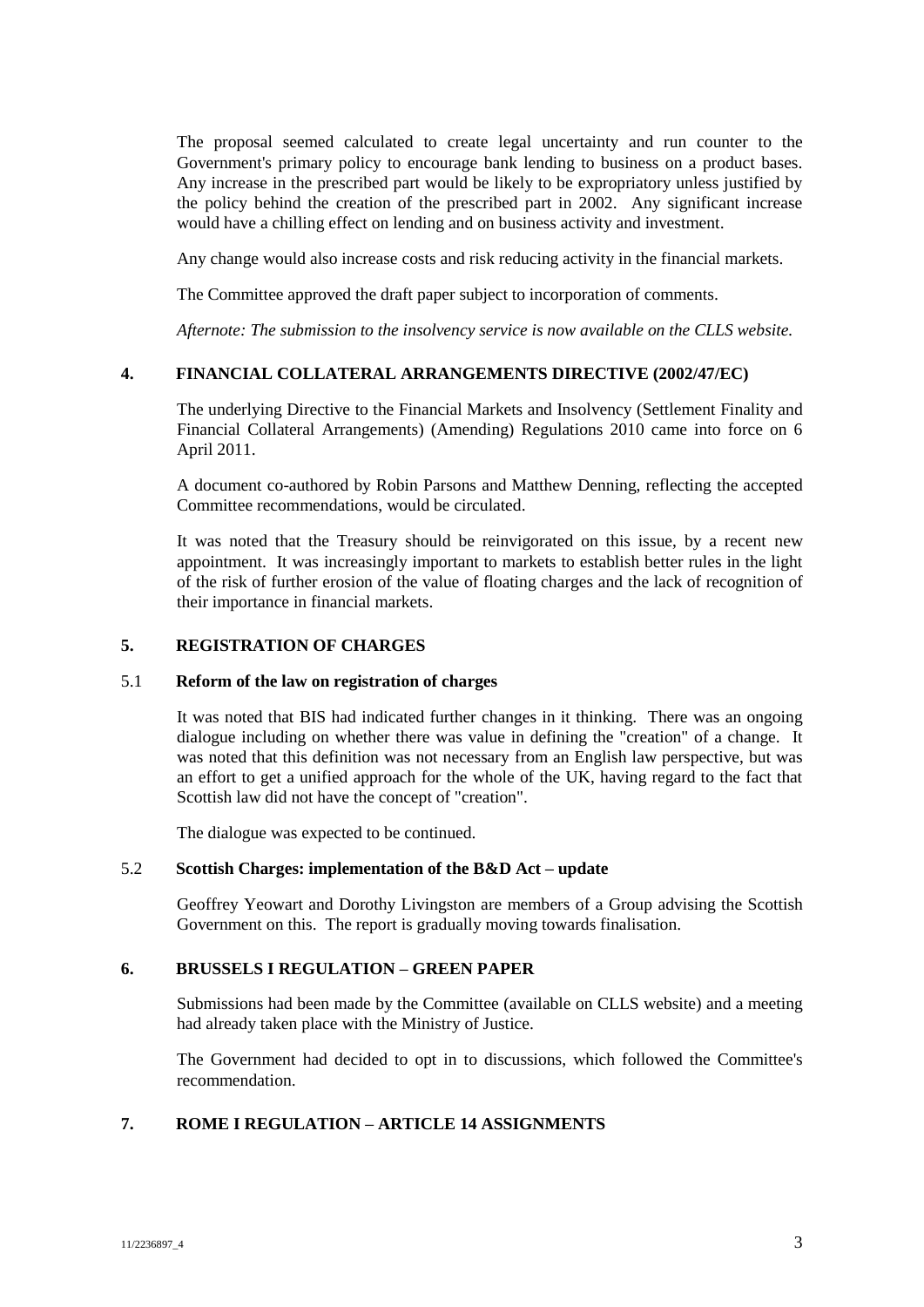The British Institute of International and Comparative Law had been appointed by the Commission to provide a study on the law of assignment on all 27 Member States.

It was noted that the Committee had responded to the non- financial questions in the questionnaire provided, stating it was satisfied with the law as it stands. This response is available on the CLLS website.

### **8. CONLIB GOVERNMENT AGENDA**

#### 8.1 **Independent Banking Commission**

The interim report by the Independent Banking Commission was discussed. It reflected the political concern that investment banking arms of groups would never be allowed to fail because their retail sides would always be supported.

The report suggested that retail activities should be placed in separate subsidiaries to investment banking ones. It was noted that:

- (i) this would not be a means of controlling banks with EU passports from other EU Member States outside of the UK;
- (ii) it was hard to envisage how consumer business could be insulated effectively when the majority of banking functions were needed for consumer and corporate banking business (e.g. clearing, branches); and
- (iii) there was insufficient recognition that EU legislation might control in this area.

It was further noted that it was important not to put London at a competitive disadvantage due to regulatory overkill.

DL would be chairing the Law Society working group preparing a response to the interim report. The Law Society group would be meeting tomorrow, and DL would keep the Committee advised.

### 8.2 **Secured Lending Reform Bill 2010-11 (Private Members' Bill sponsored by George Eustice MP)**

It was noted that the premise of this Bill was to stop banks foreclosing on property. Government support of the bill would be required for it to proceed any further. The second reading had now moved to 11 June.

# **9. EUROPEAN CONTRACT LAW REFORM – COMMON FRAME OF REFERENCE: RESPONSE TO MOJ CONSULTATION AND WORK TO RESPOND TO EU CONSULTATION**

It was reported that the European Commission had produced a paper and feasibility study on an optional European Contract Law.

It was noted that this reform had been included in the next Single European Act agenda.

Active commentators included the Law Society and the City Corporation (whose group had met on 10 May), European consumer groups (made up from National consumer and small business groups), who generally opposed the proposals, but they remained politically popular in Europe.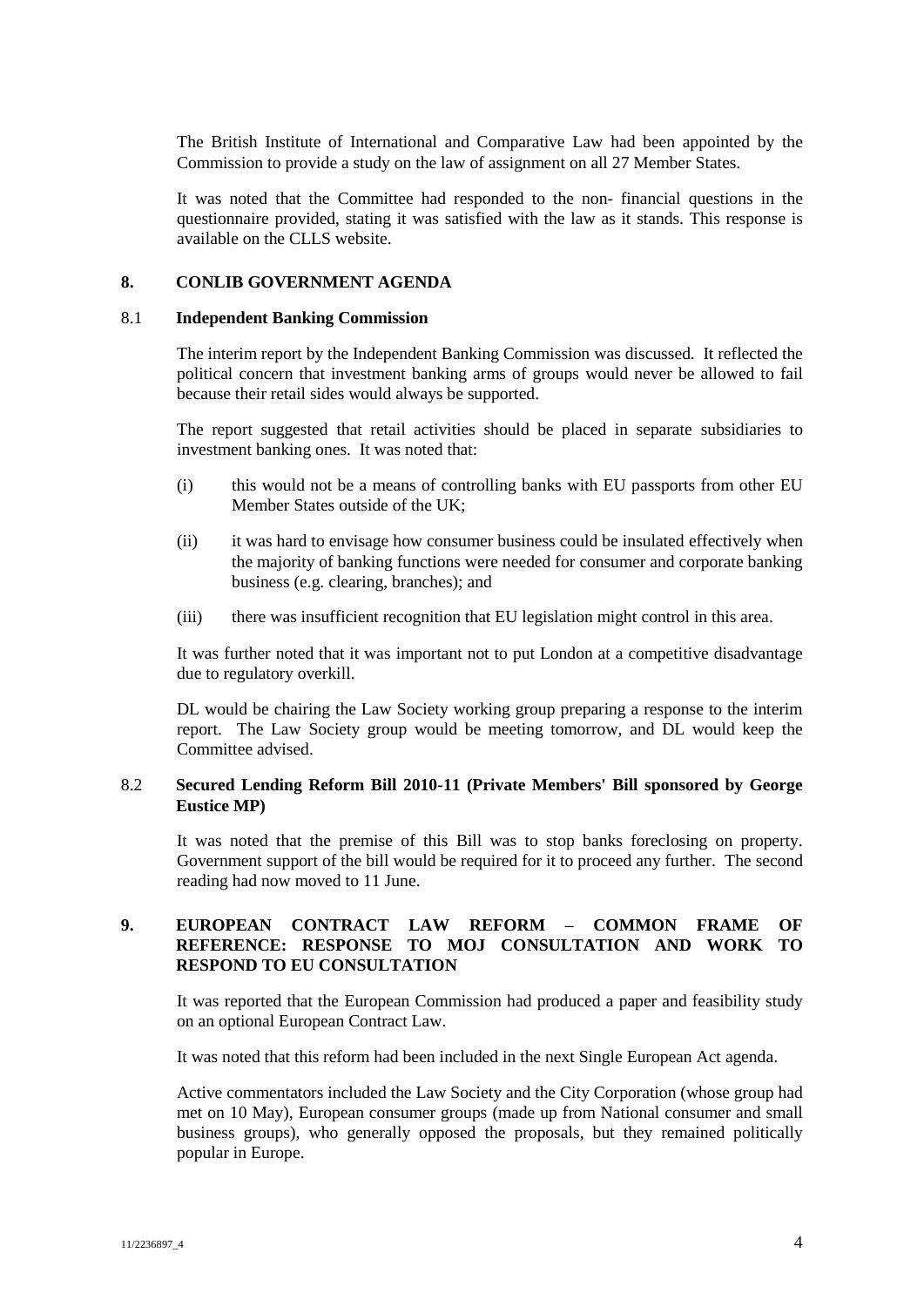The Committee was represented on the CLLS and Law Society working groups and did not need to comment separately. This should be kept under review.

# **10. INTERMEDIATED SECURITIES – NEW EU PROPOSALS AND WORKING PARTY. FATE OF UNIDROIT CONVENTION ON SUBSTANTIVE RULES FOR INTERMEDIATED SECURITIES ADOPTED ON 09.10.09**

It was noted that these proposals had UK, EU and international dimensions.

Despite the creation of the Geneva Securities Convention by Unidroit, the European Commission had their own proposals which the CLLS commented on in January (available on CLLS website).

Mark Evans reported on the debate about priority over controlled arrangements; a situation detrimental to the UK where the concept of earmarking does not exist. The UK would have to create a charge with greater rights than a floating charge, to avoid being disadvantaged.

Further proposals concerned the codification of the conflict of laws and the attempt to make the cost of cross border settlement the same as that of domestic settlement, which appeared now to be recognised as incorrect.

Responses were now available on the Commission website. The timetable was to have the Directive in place in 2012 for implementation in 2013.

#### **11. ANY OTHER BUSINESS**

It was noted that an afternoon session with Professor Goode on priorities in the charges system should be arranged.

### **12. WATCHING BRIEF ITEMS**

# 12.1 **Perpetual Trustee Co Ltd v BNY Corporate Services Ltd (England) (appeal to Supreme Court expected to be heard early March 2011)**

The judgment was expected around June 2011.

#### 12.2 **Case Law: Lehman Brothers/ Frith Rixson**

This judgment was expected on 14 December 2011.

## 12.3 **Enviroco Ltd v Farstad Supply A/S [2009] EWCA Civ 1399 – definition of Subsidiary in Companies Act, legal mortgage over shares, appeal to be heard on 19 January 2011**

The judgment in this case followed existing law which gave the charge-holder the rights of a member vis-à-vis the company.

#### 12.4 **What is a Sovereign State: Pocket Kings Ltd v Safenames Ltd and Commonwealth of Kentucky [2009] EWHC 2529 (Ch)**

The facts and decision of the case were discussed.

It was noted that the case was unfortunate in that it seemed to focus on a legal and historical analysis that as US States had ceded powers to the Federal Government their